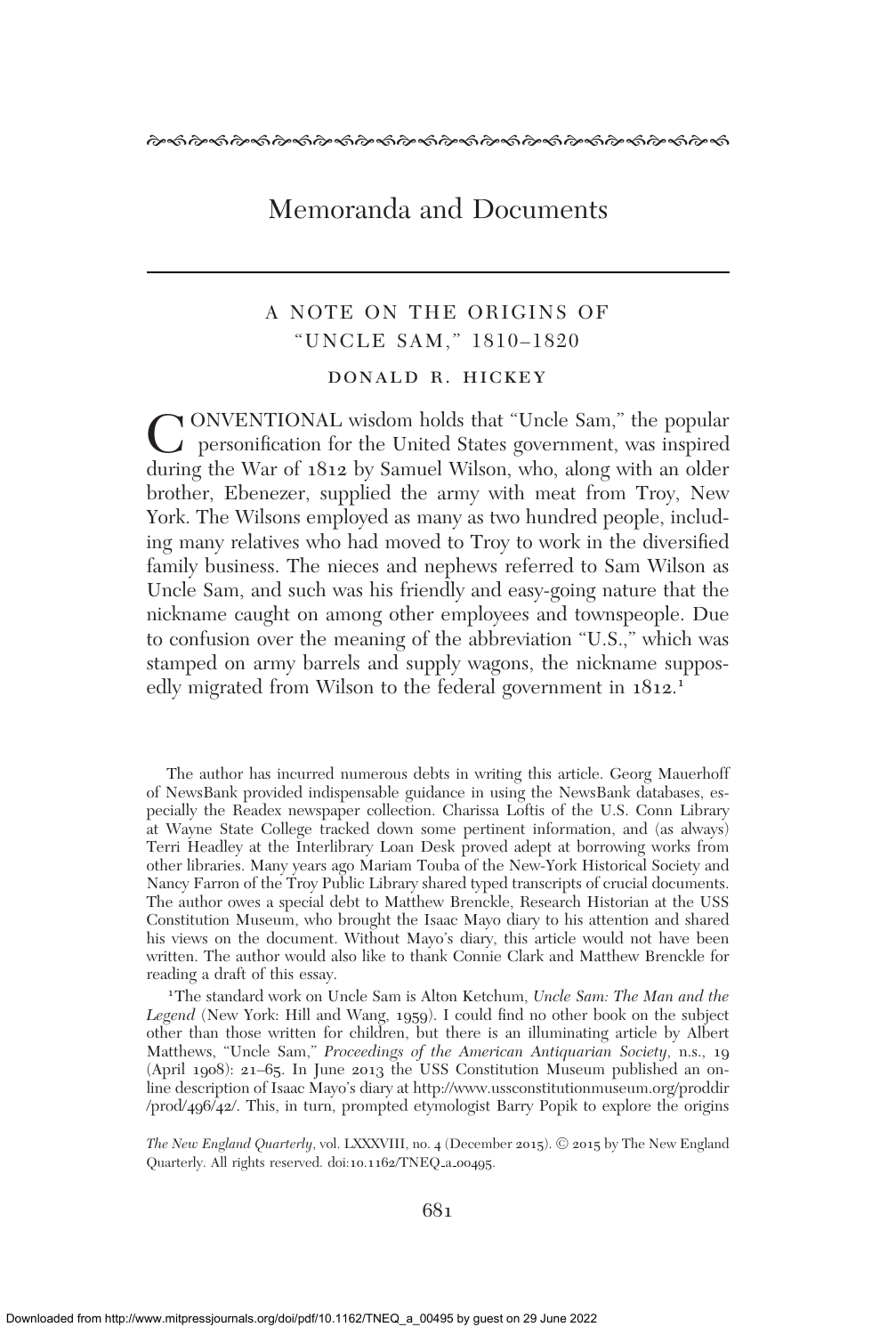#### *Samuel Wilson*

Samuel Wilson was born in 1766 in Menotomy (now Arlington), Massachusetts, one of thirteen children.<sup>2</sup> In 1780, the family moved across the state line to Mason, New Hampshire. Nine years later, when he was twenty-three, Sam and his brother Ebenezer moved to Troy, an emerging market town on the Hudson River seven miles north of Albany. Troy lay on an important north-south transportation corridor that stretched nearly four hundred miles from New York City to Montreal; the town also had access to markets in western New York because the Mohawk River drained into the Hudson at Troy.

Although Troy consisted of fewer than 100 people in 1789, it was attracting a steady stream of settlers. The Duke de La Rochefoucauld, who visited Troy in 1795, reported that it was a prosperous village with fifty or sixty shops.<sup>3</sup> By then it was the county seat and boasted a weekly newspaper. The village added a subscription library in 1800 and a bank in 1801. Troy's population, which in 1801 stood at 1,800, soared to around 4,000 by 1812, making it the fifth largest city in the state.<sup>4</sup> Their fortunes rising with the tide, the Wilson brothers opened a brickyard, built houses, ran a distillery, and operated a general store as well as a farm, orchard, and nursery. They also owned a fleet of sloops on the Hudson River.

In 1793 the brothers entered the meatpacking business. By 1805 they owned two slaughter houses and advertised that they had "a large supply of BARRELS and SALT" for sale and were prepared "to *kill, cut* and *pack* 150 head of Cattle per day."<sup>5</sup> The business, already

<sup>5</sup>*Troy Northern Budget* and *Troy Gazette,* quoted in Matthews, "Uncle Sam," p. 54.

of the term on his blog site at http://www.barrypopik.com/index.php/new york city /entry/uncle sam summary/. I examined the origins of "Uncle Sam" in my book, *Don't Give Up the Ship! Myths of the War of 1812* (Toronto: Robin Brass Studio, and Urbana: University of Illinois Press, 2006), pp. 220–24, but my treatment here differs materially from what I wrote then.

<sup>2</sup>There is no full-length biography of Wilson. Ketchum, *Uncle Sam,* and Matthews, "Uncle Sam," have collected the known information on him. See also *Dictionary of American Biography,* s.v. "Wilson, Samuel."

<sup>3</sup>Duke de La Rochefoucauld Liancourt, *Travels through the United States of North America, the Country of the Iroquois, and Upper Canada, in the Years 1795, 1796, and 1797,* 2nd ed., 4 vols. (London: T. Gillet for R. Phillips, 1800), 1:370.

<sup>4</sup>For the early history of Troy, see Arthur J. Weise, *History of the City of Troy* (Troy: Edward Green, 1876), chaps. 1–5; *Troy's One Hundred Years, 1789–1889* (Troy: William H. Young, 1891), chaps. 3–5; and Nathaniel Bartlett Sylvester, *History of Rensselaer Co., New York* (Philadelphia: Everts & Peck, 1880), pp. 167, 175–77.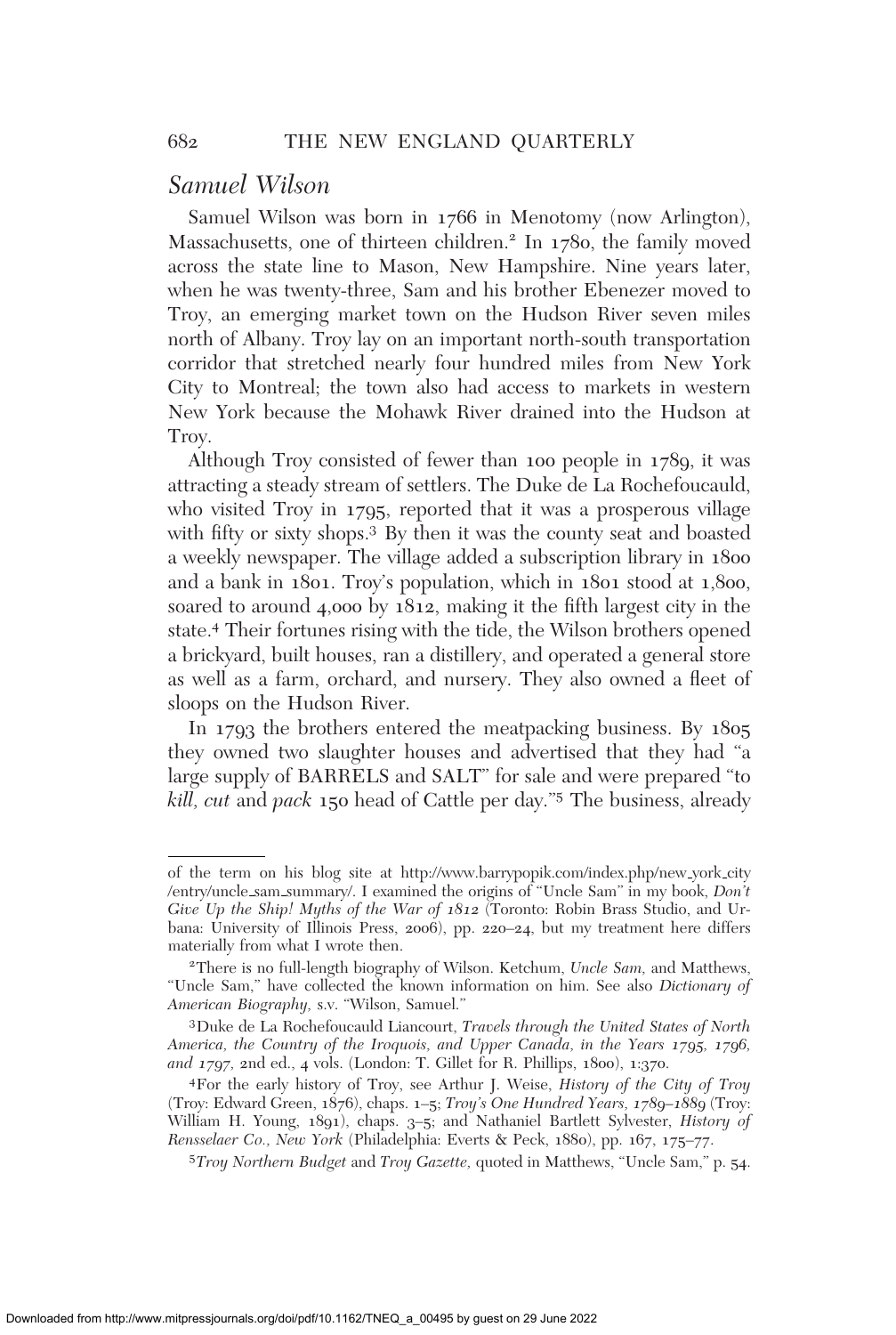prosperous, flourished even more after the U.S. declared war on Great Britain in 1812. That year Elbert Anderson won a government contract to feed troops in New York and New Jersey in 1813, and the Wilson brothers subcontracted to supply the meat. Most of their meat (salted and packed in barrels) went to the large army camp located 15 miles to the south at Greenbush, but the Wilsons also sent meat 150 miles north to troops stationed at Plattsburgh and 175 miles west to Fort Ontario at Oswego and the naval station at Sackets Harbor.

### *The Traditional View*

The accepted story of how Uncle Sam became the nickname for the U.S. government was first laid out in an anonymous piece published in the *New York Gazette* in 1830. Evidently inspired by the recent death of Elbert Anderson, the article claimed that the beef the Wilsons supplied to him was shipped in casks marked "E.A." (for Elbert Anderson) and "U.S." (for the United States). When one of the Wilsons' employees asked what the initials U.S. stood for, another worker reportedly replied—evidently in jest—Uncle Sam, meaning Sam Wilson. The story made the rounds among the Wilsons' employees, many of whom later enlisted in the U.S. Army, and before the campaign of 1812 was over, people were referring to the government as Uncle Sam.<sup>6</sup>

The explanation, which seems credible enough, appeared to be supported by what was long considered to be the first document alluding to Uncle Sam, a broadside evidently published in eastern New York. The date of issue is usually given as the spring of 1813, although (taking references in the broadside into account) it could be late 1812. Entitled "HIEROGLYPHICS of John Bull's Overthrow: or A View of the Northern Expedition in Miniature," the broadside twice refers to Uncle Sam in doggerel that appears under a series of illustrations. The first reference is in a couplet under Napoleon:

> If uncle Sam needs, I'd be glad to assist him, For it makes my heart bleed we live at such a distance.

The other reference, below an image of Commodore John Rodgers, predicts that John Bull and his Indian allies will suffer the same fate

<sup>6</sup>*New York Gazette and Daily Advertiser,* 12 May 1830 (typed transcript supplied by Mariam Touba of the New-York Historical Society). This article has been conveniently reprinted in Ketchum, *Uncle Sam,* pp. 39–41.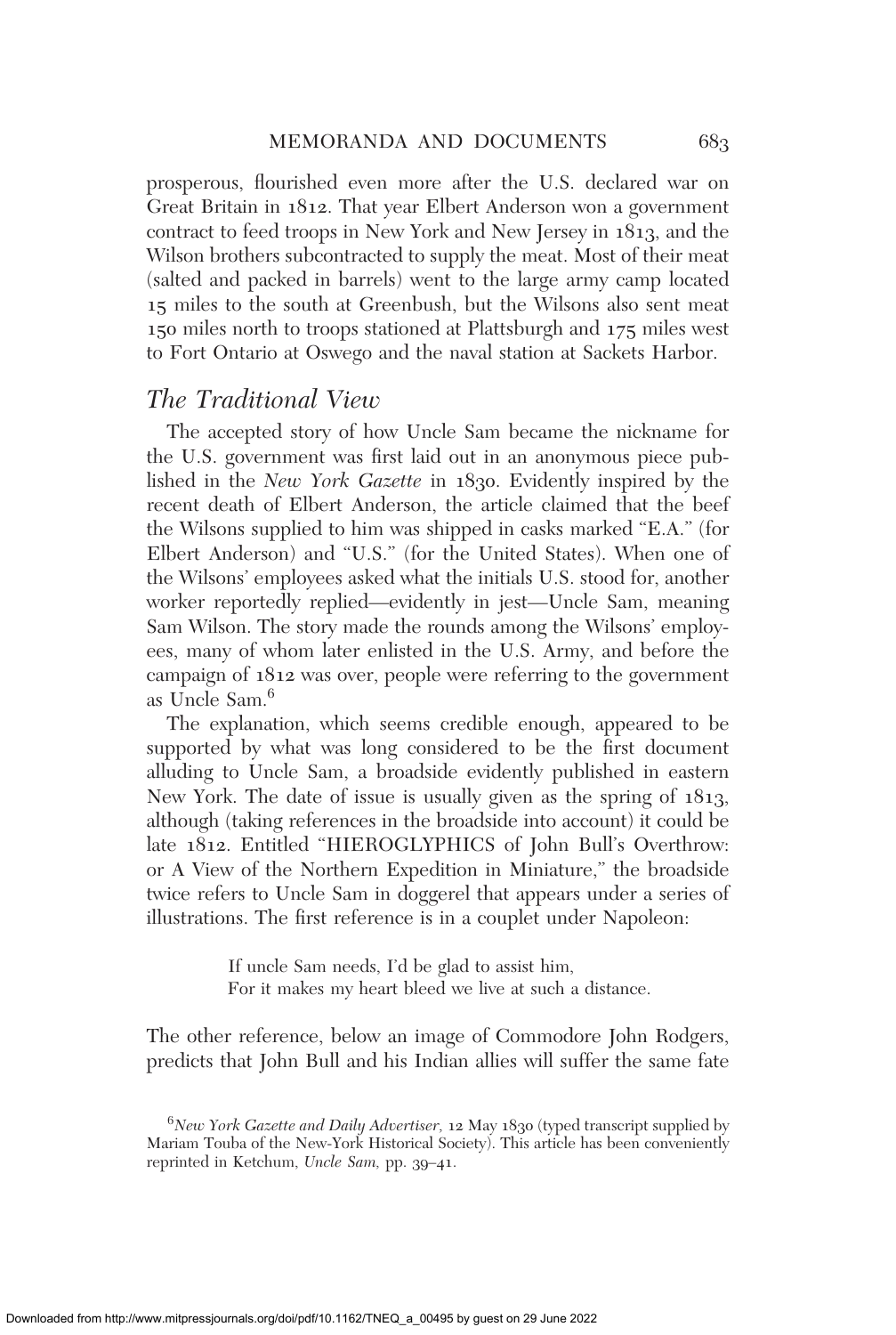as Major General John Burgoyne, who was defeated and forced to surrender at Saratoga in 1777:

> He builds on the Indians that now with him join'd, But if Uncle Sam lives, they will all be Burgoyn'd.<sup>7</sup>

Scholars and writers who mention the genesis of "Uncle Sam" have routinely attributed it to Sam Wilson, a view that has received official support. In 1959 the New York legislature adopted a resolution recognizing Samuel Wilson as the original Uncle Sam, and in 1966 the governor of Massachusetts issued a proclamation adding his endorsement.<sup>8</sup> In 1961 Congress weighed in on the matter. In a joint resolution adopted on 15 September, Congress saluted "'Uncle Sam' Wilson of Troy, New York, as the progenitor of America's national symbol of 'Uncle Sam.'"9

Although rarely challenged, the story is not without problems. First, the timeline presented in the 1830 *New York Gazette* seems too compressed. Seeking meat suppliers, Elbert Anderson did not solicit sealed bids via the Albany and Troy newspapers until early October 1812, and the winning bids were not scheduled to take effect until 1813. Yet the military campaigns in New York—to the north along the St. Lawrence River and to the west on the Niagara River—were over by the end of November 1812. <sup>10</sup> However, the Wilson brothers were almost surely supplying meat to the army by September 1812, the month in which the town's two independent uniformed companies were ordered to Plattsburgh.<sup>11</sup> Hence, while the story may be true, its chronological framework needs to be enlarged.

Other details are less readily resolved. One might question how likely it is that one of Sam Wilson's employees was unfamiliar with the abbreviated form for the United States. Although not as common as today, "U.S." was nonetheless used rather widely. It showed up

<sup>8</sup>Cecile and Jean-Pierre Mouraux, *Who Was "Uncle Sam": Illustrated Story of the Life of Our National Symbol* (n.p.: Poster Collector, 2006), p. 4.

<sup>9</sup>*Congressional Record,* 87th Cong., 1st sess., 15711, 18230–31, 19298–300, 19628– 30. The resolution is printed in *United States Statutes at Large,* 75:966.

<sup>10</sup>Anderson's advertisement soliciting bids is reproduced in Matthews, "Uncle Sam," p. 53. It appeared in an Albany paper on 5 October and a Troy paper on 6 October. U.S. forces withdrew from Lower Canada (modern-day Quebec) on 23 November and ended their campaign on the Niagara front on 30 November.

<sup>11</sup>See Weise, *Troy's One Hundred Years,* p. 75.

<sup>7</sup>Connie D. Clark and I reproduced the broadside in our *The Rockets' Red Glare: An Illustrated History of the War of 1812* (Baltimore: Johns Hopkins University Press, 2011), pp. 76–77.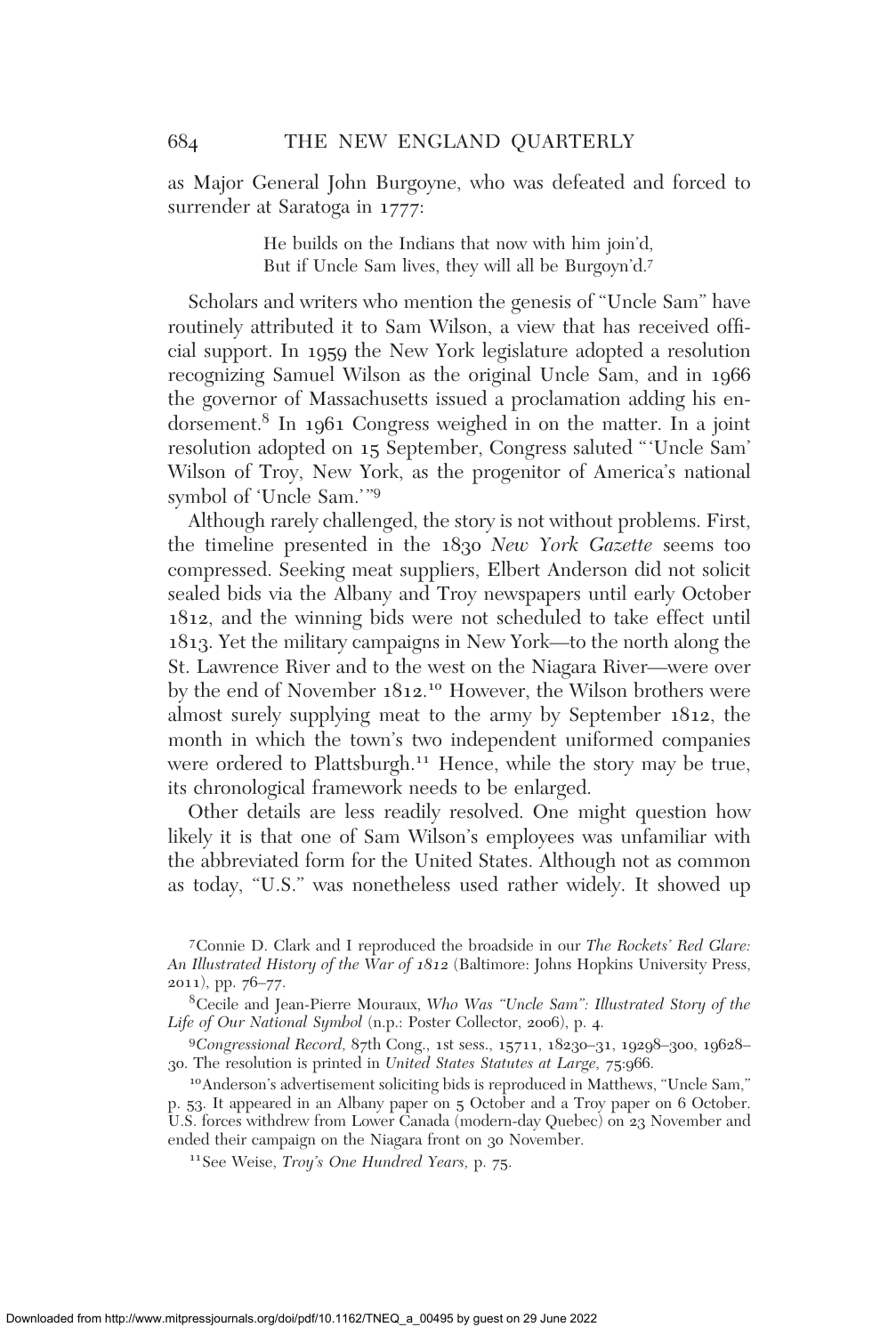in a growing number of newspaper stories both as a noun and as an adjective.<sup>12</sup> And it was by no means simply a wartime phenomenon. In his public proclamation issued in the wake of the *Chesapeake* affair in July 1807, President Thomas Jefferson referred to the illstarred warship as a "frigate of the U.S." In fact, the heading for the document read: "By Thomas Jefferson President of the U.S. of America."<sup>13</sup> Naval officers routinely used the abbreviation to identify their ships, and occasionally it was used for naval yards: thus, "U.S. Frigate *President,"* "U.S.S. *Wasp,"* "US Brig *Enterprize,"* "U S Frigate *Essex,"* and "U.S. Navy Yard New York."<sup>14</sup> The *Chesapeake* even carried two stars on its quarters, one marked with a "U" and the other with an "S."<sup>15</sup>

In addition, the War and Navy Departments had begun stamping "U.S." or "USA" on the weapons—including muskets, rifles, and cutlasses—that they purchased or manufactured.<sup>16</sup> By  $1812$  this practice had become commonplace for a range of government-issued goods, and with the outbreak of war, their numbers soared. The only people in the United States who might have been unfamiliar with the abbreviation were children and recent immigrants, and there is no indication in the prevailing story that the employee who was hoaxed fell into either category.

Still more puzzling is the way in which the *Troy Post* responded to the nickname on 7 September 1813. In a piece it published that day, an anti-war Federalist speaks of the "ill-luck" of the war that "lights upon UNCLE SAM'S shoulders." A footnote (probably added by the editor) explains the term: "This cant name for our government has got almost as current as 'John Bull' (for the British). The letters U.S. on government waggons, etc. are supposed to have given rise to it."

<sup>12</sup>See the examples assembled by Matthews in "Uncle Sam," p. 60 n.111.

<sup>13</sup>Proclamation of Thomas Jefferson, [2 July 1807], in *The Naval War of 1812: A Documentary History,* ed. William S. Dudley et al., 4 vols. (Washington, D.C.: Naval Historical Center, 1985–), 1:29.

<sup>14</sup>*Naval War of 1812,* 1:39, 198, 389, 443, 590, and passim.

<sup>15</sup>The star with the "U" was destroyed when the *Chesapeake* was taken by the HMS *Shannon,* but the other star was later mounted above the figurehead of the *Shannon* in Broke Hall, home of the captain of the victorious British ship. See J. G. Brighton, *Admiral of the Fleet Sir Provo W. P. Wallis, G.C.B., Etc.* (London: Hutchinson & Co., 1892), pp. 148–51.

<sup>16</sup>Robert M. Reilly, *United States Martial Flintlocks: A Comprehensive Illustrated History of the Flintlock in America from the Revolution to the Demise of the System* (Lincoln, R.I.: A. Mowbray, 1986), pp. 51–97, 125; William Wilkerson, *Boarders Away,* 2 vols. (Lincoln: Andrew Mowbray, 1991–93), 1:91–100; 2:202–209.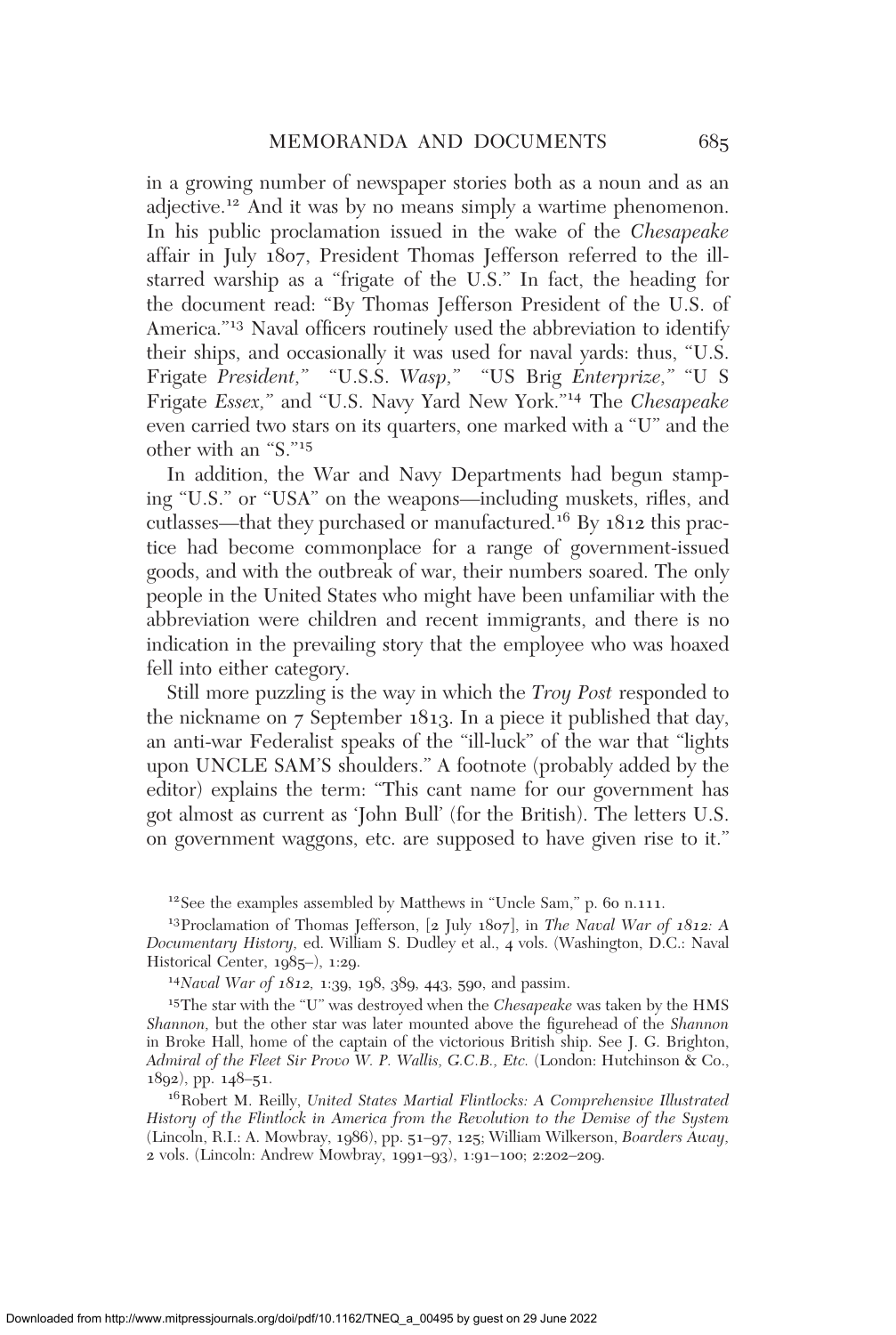Had there been a connection to a prominent Troy citizen, the paper would undoubtedly have mentioned it.<sup>17</sup>

Another consideration casts an even darker shadow on the conventional origin story. Wilson died at eighty-seven years old in 1854. All three Troy newspapers then publishing—the *Daily Budget,* the *Daily Traveller,* and the *Daily Whig—*took note of his death, and two carried obituaries, one brief and one more extensive, but none mentioned Wilson's connection to the national symbol. Two of the dailies, however, did reprint an obituary carried by an Albany paper that cited the connection.<sup>18</sup>

#### *Other Views*

Another explanation of the origins of Uncle Sam made its rounds in 1816. Although the first known appearance is in a June issue of the *Brownsville (Pennsylvania) American Telegraph,* the tale had probably already been published elsewhere. "Uncle Sam," the piece reports, was "a cant phrase" that originated around 1807 when a regiment of light dragoons (that is, cavalry) was raised. The men wore caps (also called helmets) that were painted with the letters "U. S. L. D." for United States Light Dragoons. "A countryman seeing a regiment of them passing enquired of a bye-stander what they were[.] 'They are Uncle Sam's Lazy Dogs. don't you see it on their caps!' This story soon got amongst the soldiers, and they have ever since denominated the United States '*Uncle Sam.'"*<sup>19</sup>

Congress did authorize raising a regiment of light dragoons in 1808, and their caps were indeed marked with "U.S.L.D." or "U S D L," so that part of the story is credible.<sup>20</sup> Although the story was picked up by numerous other newspapers—including the semi-official *National*

<sup>17</sup>*Troy Post,* 7 September 1813 (typed transcript supplied by Nancy Farron of the Troy Public Library).

<sup>18</sup>See Matthews, "Uncle Sam," pp. 56–57.

<sup>19</sup>*Brownsville (Pa.) American Telegraph,* 19 June 1816.

<sup>20</sup>For the authorization of this regiment, see U.S. Congress, *Annals of Congress: Debates and Proceedings in the Congress of the United States,* 10th Cong., 1st sess., 2849. For the regiment's regulation headgear, see J. Duncan Campbell and Edgar M. Howell, *American Military Insignia, 1800–1850* (Washington, D.C.: Smithsonian Institution, 1963), pp. 10–11; Edgar M. Howell and Donald E. Kloster, *United States Army Headgear to 1854: Catalog of United States Army Uniforms in the Collections of the Smithsonian Institution* (Washington, D.C.: Smithsonian Institution, 1969), p. 9; and Joseph M. Thatcher, "U.S. Light Dragoon Belt Plates and Helmets, 1808–1812," *Military Historian & Collector* 28 (Spring 1975): 16–19.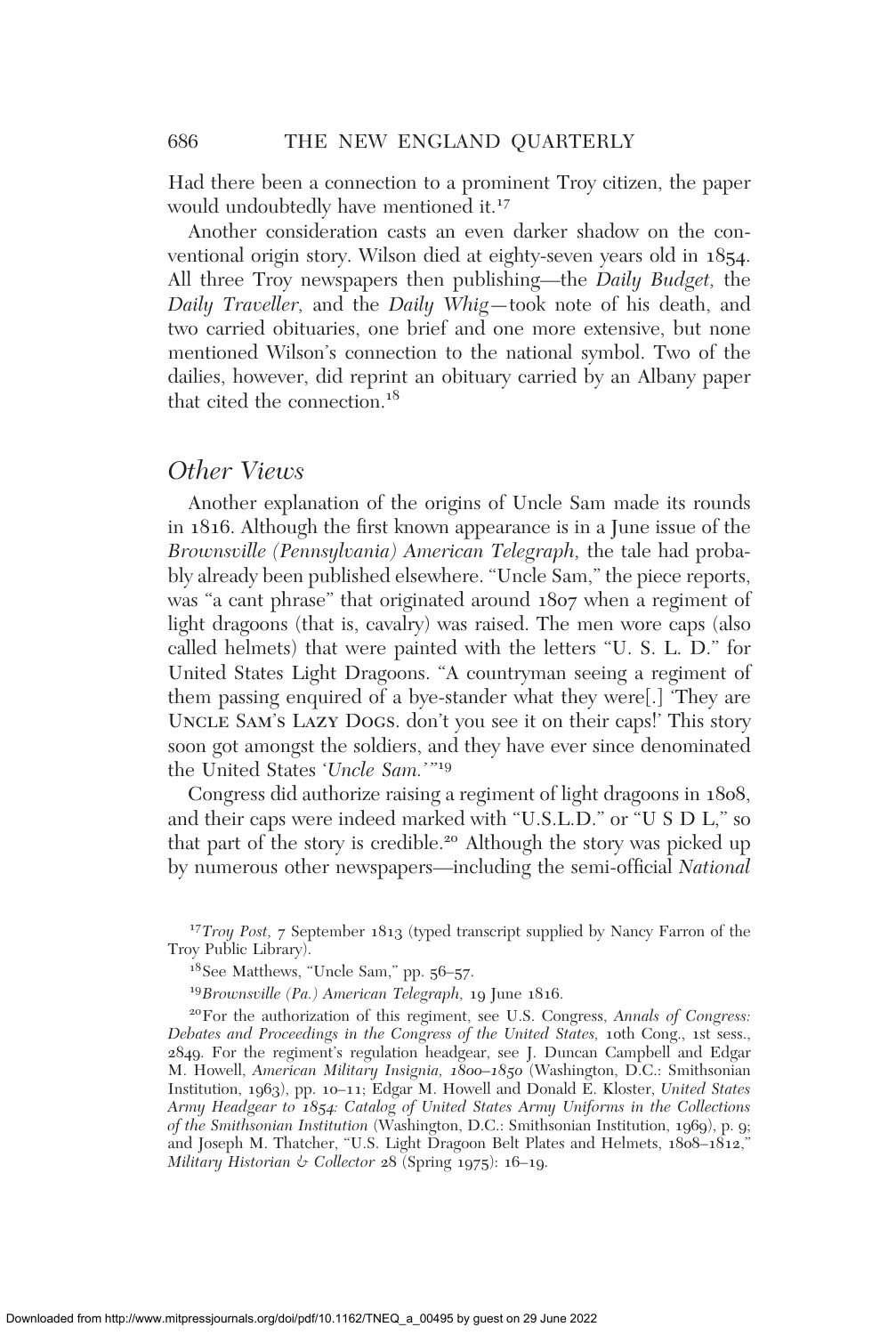*Intelligencer* in Washington—it never won favor as an explanation for the nickname's genesis.<sup>21</sup> Today it is all but forgotten.

Yet another account of the matter appeared in 1908, when the *Proceedings of the American Antiquarian Society* published a long and learned article by Albert Matthews. Referring to some of the issues mentioned above, Matthews questioned the traditional view. He determined that it was more likely that the nickname "was merely a jocular extension of the letters U.S."<sup>22</sup> That is, some pundit had simply expanded U.S. into Uncle Sam to add some character to the term. But Matthews's analysis presents a problem. Even though his research in newspapers and other contemporary sources was extensive, he missed the anonymous article of 1830 that made the link to Sam Wilson. Matthews was familiar with the story but only because it had been repeated (although not attributed) by John Frost in *The Book of the Navy,* published in 1842. That date, Matthews, concluded, was too late to make the case credible.<sup>23</sup>

### *New Light*

Recently, three earlier references to Uncle Sam have surfaced, and they cast additional doubt on the traditional interpretation. In January 1813 the *Gazette* of Geneva, New York, published a poem entitled "SMYTH'S EXPEDITION." Reportedly composed by a group of volunteer militia in a Cayuga tavern after they had returned from the recent, unsuccessful campaign on the Niagara frontier, it was supposedly transcribed by a spectator who sent it to the *Gazette.* The poem mocked the militia commander, Brigadier General Alexander Smyth, whose penchant for bombastic proclamations had earned him the nicknames Alexander the Great and Van Bladder. A reference to Uncle Sam was footnoted as follows: "A trite expression, for the U.S. Government."<sup>24</sup> Since the volunteers went home in December, the poem, and its allusions to Uncle Sam, would have been composed at the end of 1812.

In December 1812, the *Bennington (Vermont) News-Letter* carried a letter from a Federalist who had been called up for militia duty. "Now, Mr. Editor," the conscripted citizen-soldier asked, "pray if you

<sup>21</sup>*Washington (D.C.) National Intelligencer,* 11 September 1817.

<sup>22</sup>Matthews, "Uncle Sam," p. 63.

<sup>23</sup>John Frost, *The Book of the Navy* (New York: D. Appleton & Company, 1842), pp. 297–98; Matthews, "Uncle Sam," pp. 47–50.

<sup>24</sup>*Geneva (N.Y.) Gazette,* 13 January 1813.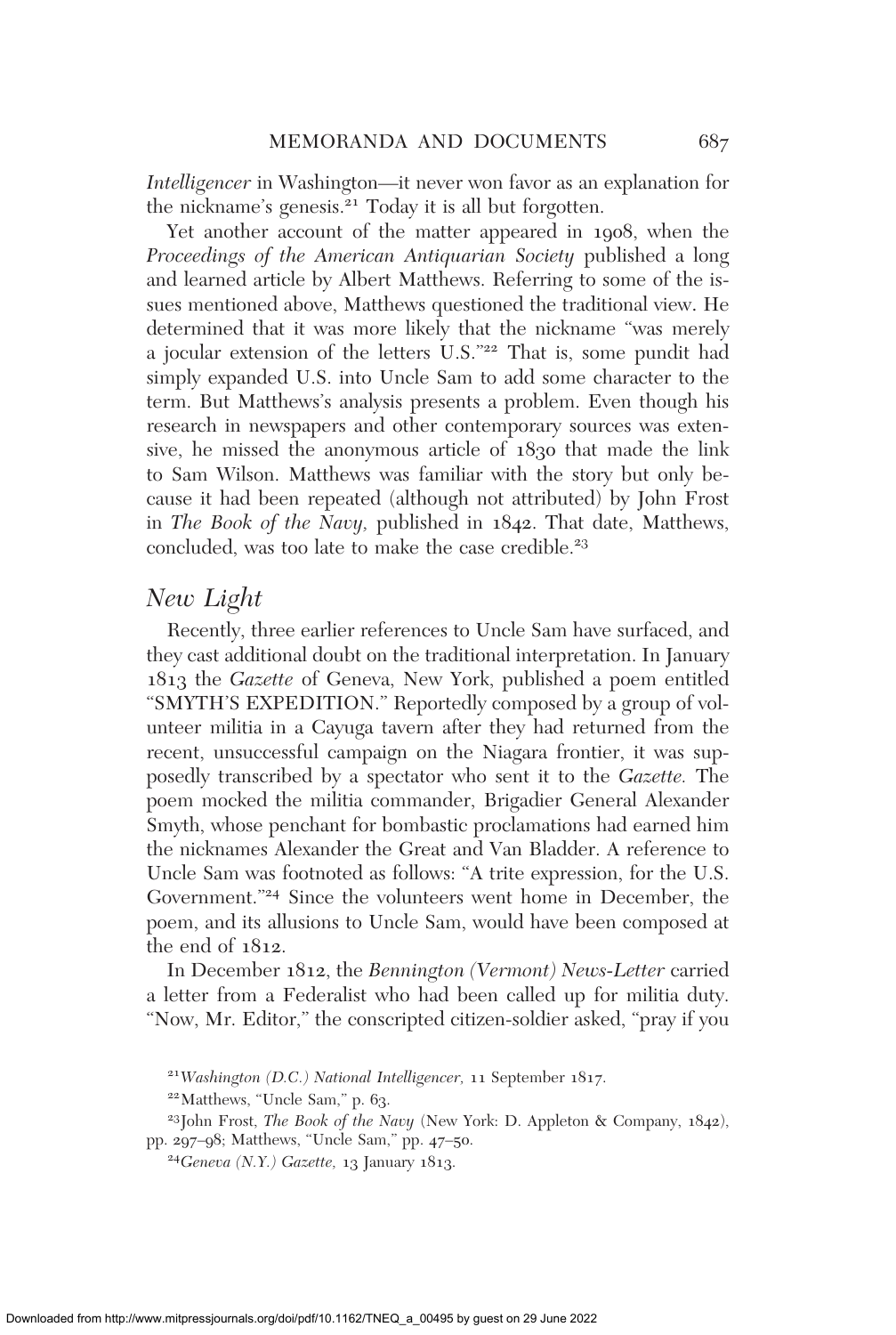can inform me, what single solitary good thing will, or can ac[c]rue to (Uncle Sam) the U.S. for all the expence, marching and countermarching, pain, sickness, death &c. among us?"<sup>25</sup> The letter confirms that the epithet was in use by late 1812 and shifts the location of its first known public appearance from New York to Vermont.

More telling is an even earlier reference to Uncle Sam that appeared in the diary of a midshipman on the USS *Wasp* in 1810. Isaac Mayo, who had received his warrant as a midshipman in late 1809, was at the dawn of a long and distinguished naval career. He was promoted to lieutenant at the end of the war, and by 1861 he was one of the senior captains in the service. But Mayo's career ended on a tragic note. A native of Maryland who sided with the South when the Civil War erupted, Mayo submitted his resignation in a letter that rebuked the U.S. government for subverting Southern rights. President Abraham Lincoln chose not to accept Mayo's resignation but instead dismissed him from the service. It is unclear whether Mayo learned of the dismissal because he died shortly thereafter, perhaps by his own hand.<sup>26</sup>

Mayo reported for duty on the *Wasp* on 1 March 1810 at the New York Navy Yard. He spent the next three weeks helping to prepare the vessel for a cruise. The ship put to sea on 24 March, and Mayo reported that for the first two days he was "most deadly seasick." He added, "oh could I have got on shore in the h[e]ight of it, I swear that uncle Sam, as they call him, would certainly forever have lost the services of at least one sailor."<sup>27</sup> The entry, which appears to have been written once Mayo recovered his health, suggests that in the navy the nickname Uncle Sam was in use as early as 1810. <sup>28</sup> That finding appears to discredit the role traditionally claimed for Sam Wilson as the original Uncle Sam, although he may still have had something to do with spreading the moniker's use.

<sup>25</sup>*Bennington (Vt.) News-Letter,* 23 December 1812.

<sup>26</sup>For details on Mayo's life, see Byron A. Lee, *Naval Warrior: The Life of Commodore Isaac Mayo* (Linthicum, Md.: Ann Arrundell County Historical Society, 2002). For his dismissal and death, see pp. 10–17.

<sup>27</sup>Isaac Mayo, "Private Journal at Sea from 1809 to 1819," Samuel Eliot Morison Library, USS Constitution Museum collection, 1488.1 (typed transcription supplied by Matthew Brenckle).

<sup>28</sup>Matthew Brenckle says of the diary: "I think there is little doubt that it is contemporary with the date given for the entries—that is he wasn't compiling this later from memory. He uses a mixture of past and present tense, suggesting he wrote it at intervals, when he had a spare moment" (Brenckle to author, 24 July 2013 [e-mail]). I agree with Brenckle's assessment.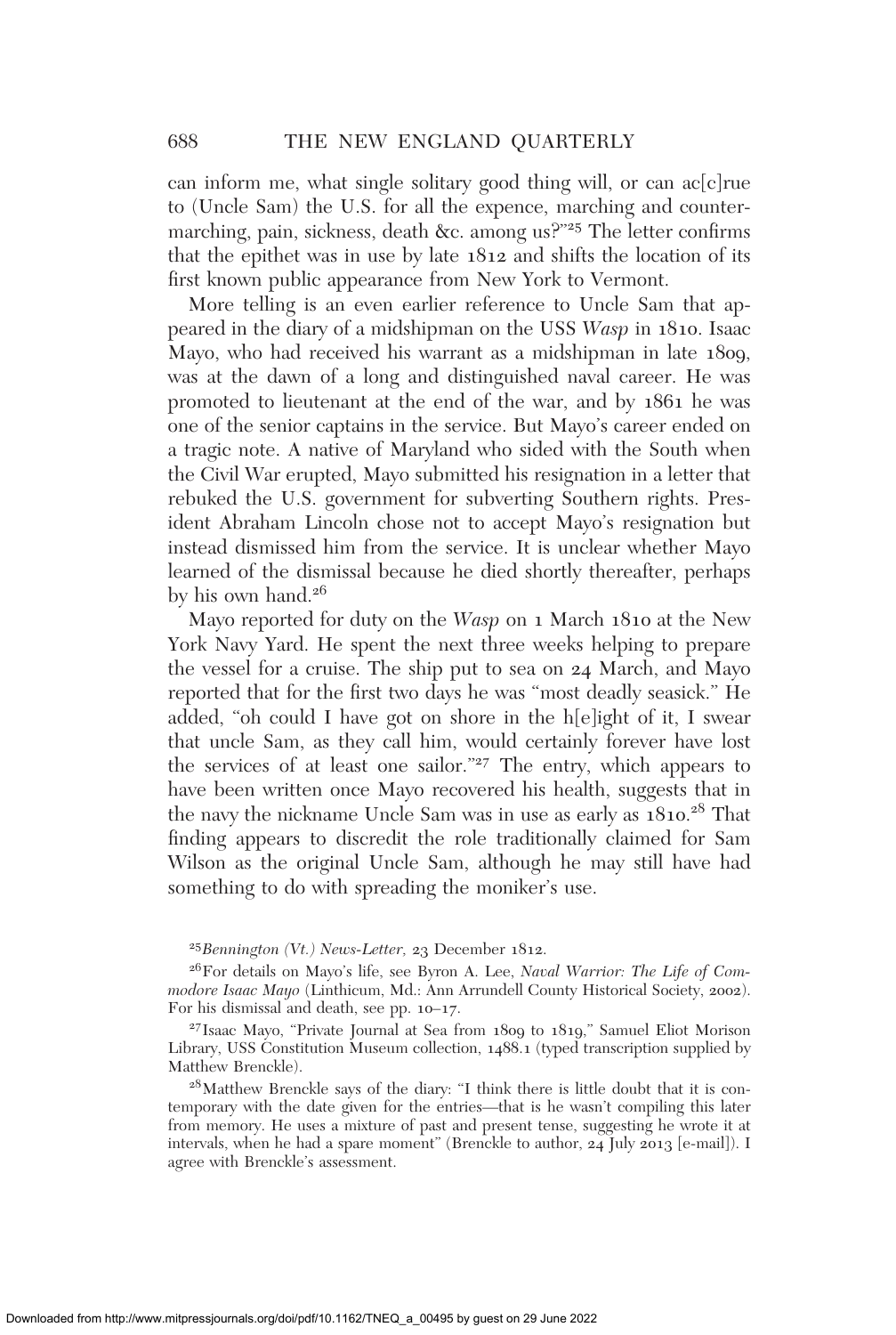Where, then, did the nickname come from? While it is possible that it originated with the Light Dragoons, it seems more likely that Albert Matthews had the right idea more than a century ago when he suggested that it was merely a playful expansion of "U.S." In the early nineteenth century, as today, public figures were often given colorful—and unflattering—nicknames.<sup>29</sup> Calling the federal government Uncle Sam was certainly easier, and livelier, than saying "the U.S. government" or even "the U.S."

## *The War of 1812 and After*

Although the nickname Uncle Sam apparently predates the War of 1812 by more than two years, there is no denying that the phrase came into broader use during the conflict, at least in the North. After the first references on 23 December 1812 (in the *Bennington News-Letter*) and 13 January 1813 (in the *Geneva Gazette*), eight months passed before the sobriquet showed up again in the fall of 1813; thereafter, it appeared with some regularity. In all, there are no fewer than eighty instances in the American press before war's end on 17 February 1815. The number of first-time occurrences is much smaller—less than thirty—but, as was commonplace in those days, the press filled space by reprinting material from other newspapers. Indeed, given that a number of newspapers have vanished entirely or are not yet available in any database, the nickname's total number of appearances during the war is undoubtedly higher.<sup>30</sup>

The Federalist anti-war press in New England and New York accounts for almost all of the eighty references to Uncle Sam. One article that ran under the headline "Uncle Sam's Hard Bargains" covered the sad state of U.S. troops.<sup>31</sup> Another widely reprinted piece entitled "Uncle Sam and John Bull" made the point that the U.S.

<sup>31</sup>*New York Commercial Advertiser,* 3 February 1814.

<sup>29</sup>Matthews, "Uncle Sam," pp. 23–28, provides a number of examples from the War of 1812, and his list is by no means complete. For additional examples, see my *The War of 1812: A Forgotten Conflict,* bicentennial edition (Urbana: University of Illinois Press, 2012), pp. 80, 88.

<sup>30</sup>Most of the eighty instances were identified in the course of a search of Readex's newspaper database. Matthews isolated additional instances when he examined a host of newspapers, most of which were in the extensive collections of the American Antiquarian Society. Other databases—NewsBank's Early American Imprints and the Library of Congress's American Memory databases—yielded no additional cases during the War of 1812.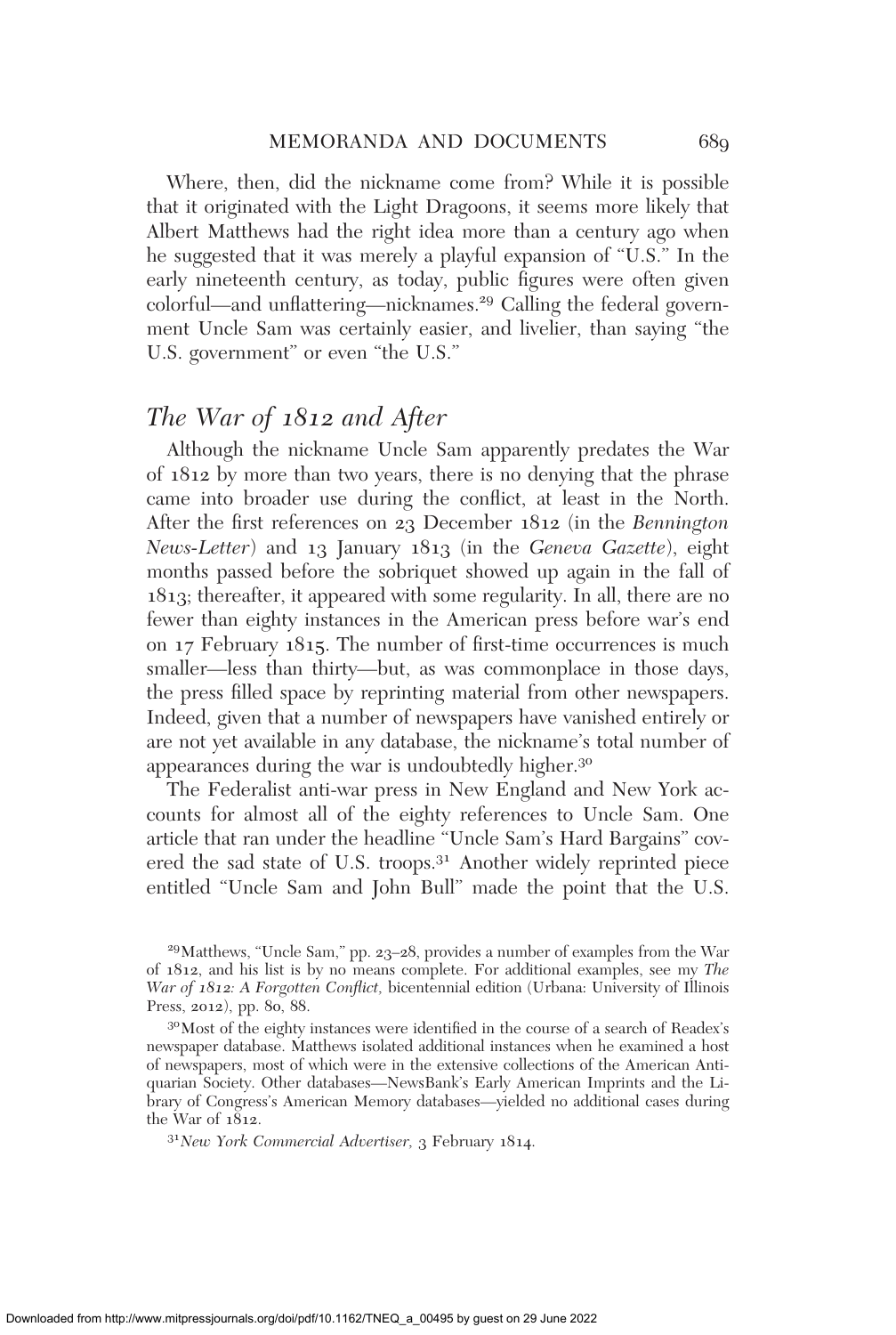government paid its troops in depreciated paper money, while the British paid in gold or silver.<sup>32</sup>

Soldiers frequently complained about, and the Federalist press often took note of, the inadequacies of army pay, which was often months in arrears. Militiamen were deserting in droves from Vermont, a letter reprinted in the *Gazette* of Portland, Maine, reported. "They say [the] U.S. or Uncle Sam as they call it, does not pay them punctually."<sup>33</sup> The *Massachusetts Spy* claimed that citizen-soldiers from New York were sent home "without a farthing. . . . *Uncle Sam* has no money to pay his servants."<sup>34</sup> Militia units drafted to defend Portsmouth were "on *Uncle Sam's* pay roll; but not a cent of money have any of them received," a New Hampshire newspaper haughtily commented.<sup>35</sup> Yet another piece, entitled "Uncle Sam's pay," recounted that militiamen called out in New Hampshire and Massachusetts were offered only "Madison's depreciated paper currency, which is selling at an enormous discount."<sup>36</sup> Still another story with the same headline related that New York militiamen called out to defend Plattsburgh were discharged "without (as they inform us) a cent of their pay."<sup>37</sup>

By the end of the war, the British in Canada were calling American troops "Uncle Sams," and at least one Canadian paper ran a mock advertisement headlined "Slaves Wanted."<sup>38</sup> It continued, "*UNCLE SAM,* a WORTHY GENTLEMAN Slave-holder WANTS TO PUR-CHASE, *at* 124 Dollars a head *Sixty Five Thousand,* ('*more or less'*) Stout, able bodied, full blooded YANKEES."<sup>39</sup> Two New England papers reprinted the spoof.<sup>40</sup> Although the appellation Uncle Sam was not itself strictly pejorative, it was invariably used in this period

<sup>32</sup>*New Bedford (Mass.) Mercury,* 16 December 1814.

<sup>33</sup>Letter from Burlington, Vt., 1 October [1813], in *Portland (Me.) Gazette,* 11 October 1813.

<sup>34</sup>*(Worcester) Massachusetts Spy,* 4 May 1814.

<sup>35</sup>*(Keene) Newhampshire Sentinel,* 12 November 1814.

<sup>36</sup>*Portland Gazette,* 21 November 1814.

<sup>37</sup>*(Providence) Rhode-Island American,* 23 December 1814.

<sup>38</sup>For the British use of the epithet, see the entry of 20 October 1814 in *Merry Hearts Make Light Days: The War of 1812 Journal of Lieutenant John Le Couteur, 104th Foot,* ed. Donald E. Graves (Ottawa: McGill-Queen's University Press, 1993), p. 209.

<sup>39</sup>The enlistment bounty by the end of the war was \$124 and 320 acres of land. Given that unskilled laborers earned \$10 to \$20 a month, the bounty was equivalent to approximately two years' wages.

<sup>40</sup>*Windsor (Vt.) Washingtonian,* 14 February 1814, and *New Bedford (Mass.) Mercury,* 4 March 1814.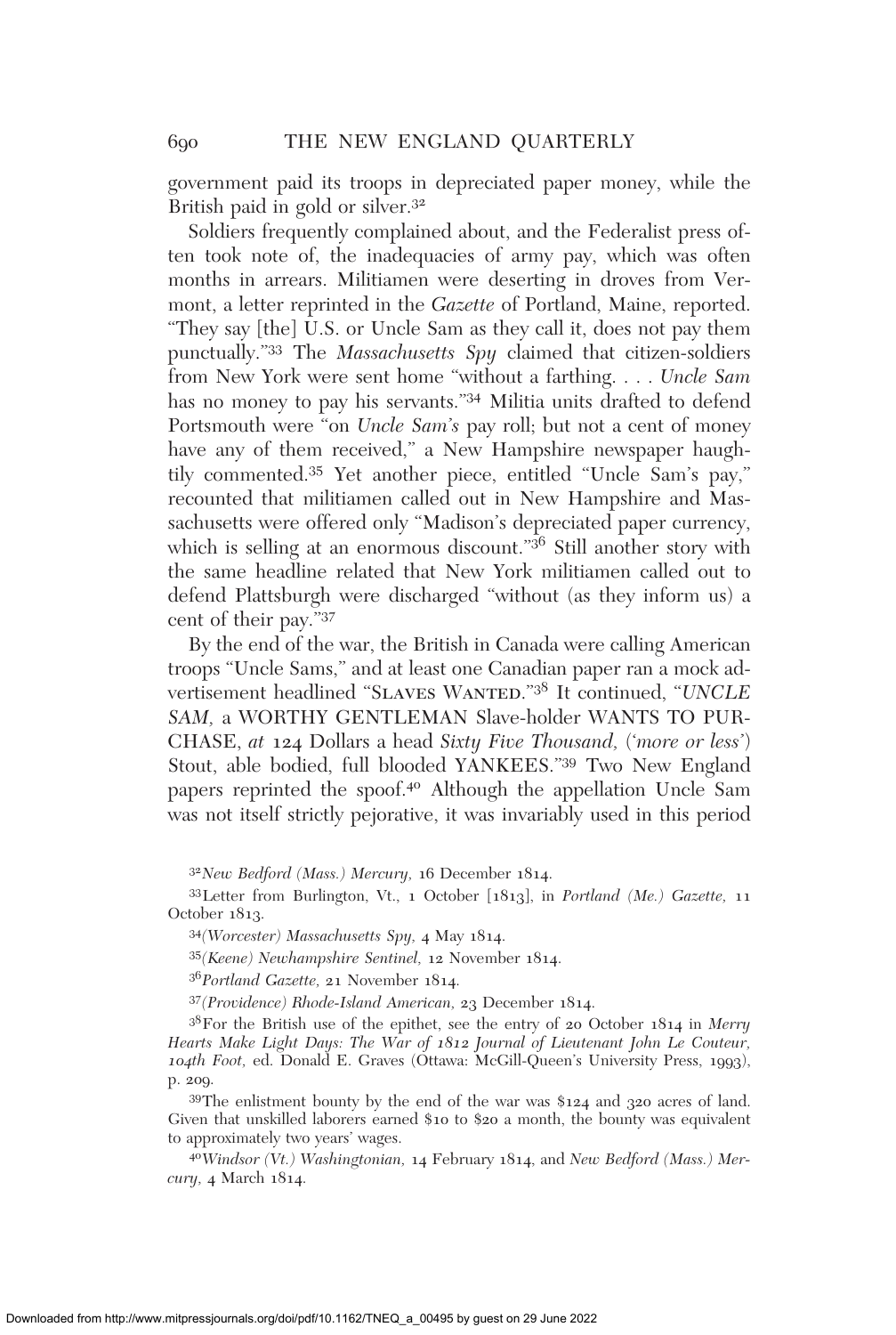to present the government (particularly its finances) or the army in a bad light. Given such connotations, Republican newspapers either avoided the moniker or dismissed it as slang.

Another thirty-one newspaper references to Uncle Sam have been identified from the conclusion of peace to the end of 1815. <sup>41</sup> Since almost all were in articles critical of the war or the peace terms, they appeared mainly in the northern Federalist press. The term had not yet lost its negative implications, and so Republican papers continued to shun it. When, shortly after the war, the pro-war magazine *Niles' Register,* published in Baltimore, reprinted an article that included the epithet, the editor felt obliged to define it for his audience as "a cant term in the army for the United States."<sup>42</sup>

Not until 1816 was the nickname elevated to a book title, *The Adventures of Uncle Sam, in Search after His Lost Honor.* James K. Paulding, under the pen name Frederick Augustus Fidfaddy, was its author.<sup>43</sup> The book, which was widely advertised in the northern press, no doubt spread the appellation even further, but because it lampooned Republican leaders and the war, it was spurned in the South and West. From 1816 through 1819, 366 references to "Uncle Sam" emerged in the press, mostly in the North but occasionally in reprints in the South and West.<sup>44</sup>

Uncle Sam finally cast off his negative associations and became acceptable for broader consumption in the 1820s. In that decade, he showed up in the press no less than 681 times.<sup>45</sup> He had a cameo in the writings of Anne Royall (1826), Davy Crockett (1835), and the British novelist Frederick Marryat (1839).<sup>46</sup> Although some representations of Uncle Sam had begun to appear in the 1830s, the well-known modern illustration—of an aging, tall, and gaunt man with whiskers who is decked out in striped pants, a coat with tails, and a top hat—dates from Thomas Nast's cartoons in *Harper's Weekly* of the 1870s.<sup>47</sup> James Montgomery Flagg turned Nast's image into an

<sup>41</sup>This figure is based solely on the Readex newspaper database.

<sup>42</sup>*Niles' Register,* vol. 7, September 1814–March 1815, Supplement, p. 187.

<sup>43</sup>Frederick Augustus Fidfaddy [James K. Paulding], *The Adventures of Uncle Sam, in Search after His Lost Honor* (Middletown, Conn.: Seth Richards, 1816). See also Matthews, "Uncle Sam," pp. 40–41.

<sup>44</sup>This figure is based solely on the Readex database.

<sup>45</sup>Again, Readex is the source for the number.

 $46$ Matthews, "Uncle Sam," pp.  $40-46$ .

<sup>47</sup>Ketchum, *Uncle Sam,* chaps. 7–10. For more on Nast, see Morton Keller, *The Art and Politics of Thomas Nast* (New York: Oxford University Press, 1975), and Fiona Deans Halloran, *Thomas Nast: The Father of Modern Political Cartoons* (Chapel Hill: University of North Carolina Press, 2012).